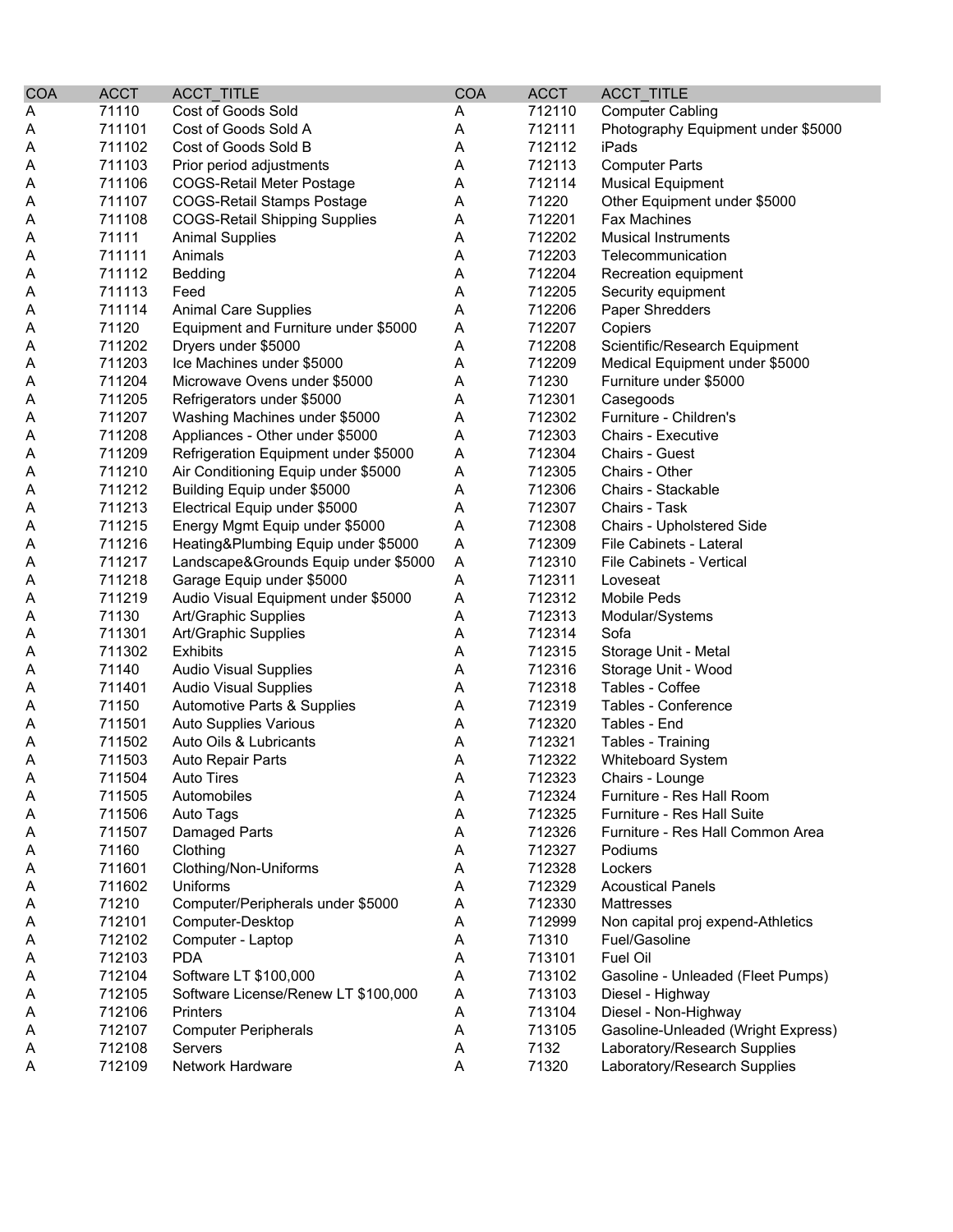| <b>COA</b> | <b>ACCT</b>      | ACCT_TITLE                               | <b>COA</b> | <b>ACCT</b>      | ACCT_TITLE                           |
|------------|------------------|------------------------------------------|------------|------------------|--------------------------------------|
| Α          | 713201           | Chemicals                                | A          | 715125           | Non-UV ink for PS consumption        |
| Α          | 713202           | Dry Ice                                  | A          | 715126           | UV ink for PS consumption            |
| A          | 713203           | Gases                                    | Α          | 715127           | Wide format and signage              |
| A          | 713204           | Lab Supplies                             | Α          | 715128           | Engraving inventory for resale       |
| A          | 713205           | Fabrications                             | A          | 715129           | Production supply - Bindery          |
| A          | 71330            | Indust Hygiene/Environmental Equip       | A          | 715130           | Production supply - OFFSET           |
| Α          | 713303           | Indust Hygiene Field Test Supplies       | Α          | 715201           | Disposables                          |
| Α          | 713304           | <b>Environmental Field Instruments</b>   | A          | 715202           | Kitchen Chemicals                    |
| Α          | 713305           | <b>Environmental Calibration Equip</b>   | Α          | 715203           | <b>Dishes</b>                        |
| A          | 713306           | <b>Environmental Field Test Supplies</b> | A          | 715204           | <b>Small Wares</b>                   |
| A          | 71350            | <b>Library Supplies</b>                  | A          | 715206           | Linens                               |
| Α          | 713501           | <b>Archival Supplies</b>                 | A          | 715548           | Pcard credits                        |
| Α          | 713504           | <b>Special Labels</b>                    | Α          | 715549           | Pcard exceptions                     |
| A          | 713505           | <b>White Marking Pens</b>                | Α          | 715999           | Supplies                             |
| Α          | 71410            | <b>Office Supplies</b>                   | A          | 71601            | Performing Arts Supplies             |
| Α          | 714101           | <b>Copier Supplies</b>                   | A          | 716011           | Costumes                             |
| A          | 71415            | Envelopes                                | A          | 716012           | <b>Stage Materials</b>               |
| A          | 714151           | No. 10 Envelopes                         | Α          | 716013           | <b>Ticket/Ticket Stock</b>           |
| A          | 714152           | <b>Padded Mailers</b>                    | Α          | 71610            | Signage                              |
| A          | 714153           | <b>Tyvek Mailers</b>                     | A          | 716101           | Signage Outdoor                      |
| Α          | 714154           | Boxes - Shipping/Archival                | A          | 716102           | Signage Indoor                       |
| Α          | 71420            | Paper                                    | A          | 7170             | Acquistions under \$5000             |
| A          | 714201           | Copy Paper                               | A          | 71701            | Acquisitions under \$5000            |
| A          | 714202           | Other Paper                              | A          | 717011           | Artwork/Collection Items             |
| A          | 71430            | <b>Office Supplies</b>                   | A          | 717012           | <b>Books</b>                         |
| A          | 714301           | <b>Office Supplies</b>                   | A          | 717013           | Films                                |
| Α          | 714302           | <b>Printer Cartridges</b>                | A          | 717014           | Maps                                 |
| Α          | 71510            | <b>Other Supplies</b>                    | Α          | 717015           | <b>Reference Materials</b>           |
| Α          | 715101           | <b>Food Service Supplies</b>             | A          | 717017           | Tapes                                |
| Α          | 715102           | Insecticides                             | A          | 717018           | <b>Electronic Resources</b>          |
| A          | 715103           | Instructional & Testing Supplies         | A          | 71801            | <b>Asbestos Removal Supplies</b>     |
|            | 715104           | Janitorial Supplies                      | A          | 718011           | <b>Asbestos Removal Supplies</b>     |
| A          | 715105           | <b>Medical Supplies</b>                  | Α          | 718097           | <b>Registration IS Std</b>           |
| A          |                  |                                          |            | 71810            |                                      |
| A          | 715106           | <b>Pharmaceutical Supplies</b>           | A          |                  | <b>Building Maintenance</b>          |
| A          | 715107           | Photographic Supplies                    | A          | 718101<br>718102 | Ceiling Tile/Grid Work               |
| Α          | 715108<br>715109 | Promotional Items                        | A<br>A     | 718103           | Ladders                              |
| Α          |                  | <b>Recreation Supplies</b>               |            |                  | <b>Cabinet Supplies</b>              |
| A          | 715110           | <b>Safety Supplies</b>                   | A          | 718104           | Lexan and Plexiglass                 |
| A          | 715111           | <b>Flowers</b>                           | A          | 718105           | Lumber, Plywood, Sheetrock           |
| A          | 715112           | <b>Upholstery Supplies</b>               | Α          | 718106           | Metal Studs                          |
| A          | 715113           | Diplomas, Certificates & Plaques         | A          | 718107           | Nuts, Bolts, Washers, etc            |
| Α          | 715114           | Drugs & Pharmaceuticals                  | A          | 718108           | Sandpaper & Sand Belts               |
| A          | 715115           | <b>Golf Range Supplies</b>               | Α          | 718109           | <b>Window Blinds</b>                 |
| A          | 715116           | <b>Print Supplies</b>                    | Α          | 718110           | <b>Building Maintenance Supplies</b> |
| A          | 715117           | <b>Training Room Supplies</b>            | Α          | 718111           | <b>Locksmith Supplies</b>            |
| A          | 715118           | <b>Bindery Supplies</b>                  | Α          | 718112           | Hand Tools - All Trades              |
| A          | 715119           | <b>Nutritional Supplements</b>           | A          | 718113           | Power Tools - All Trades             |
| A          | 715120           | <b>Beauty Salon Supplies</b>             | Α          | 718114           | Chemicals                            |
| A          | 715121           | Hygiene Items                            | A          | 71812            | <b>Concrete Supplies</b>             |
| Α          | 715122           | <b>Nutritional Enhancements</b>          | A          | 718121           | Concrete Bldg Materials              |
| Α          | 715123           | <b>Hearing Aids</b>                      | A          | 718123           | Ready Mix Concrete                   |
| A          | 715124           | Hearing Aid Accessories/Supplies         | A          | 718131           | Doors - Automatic                    |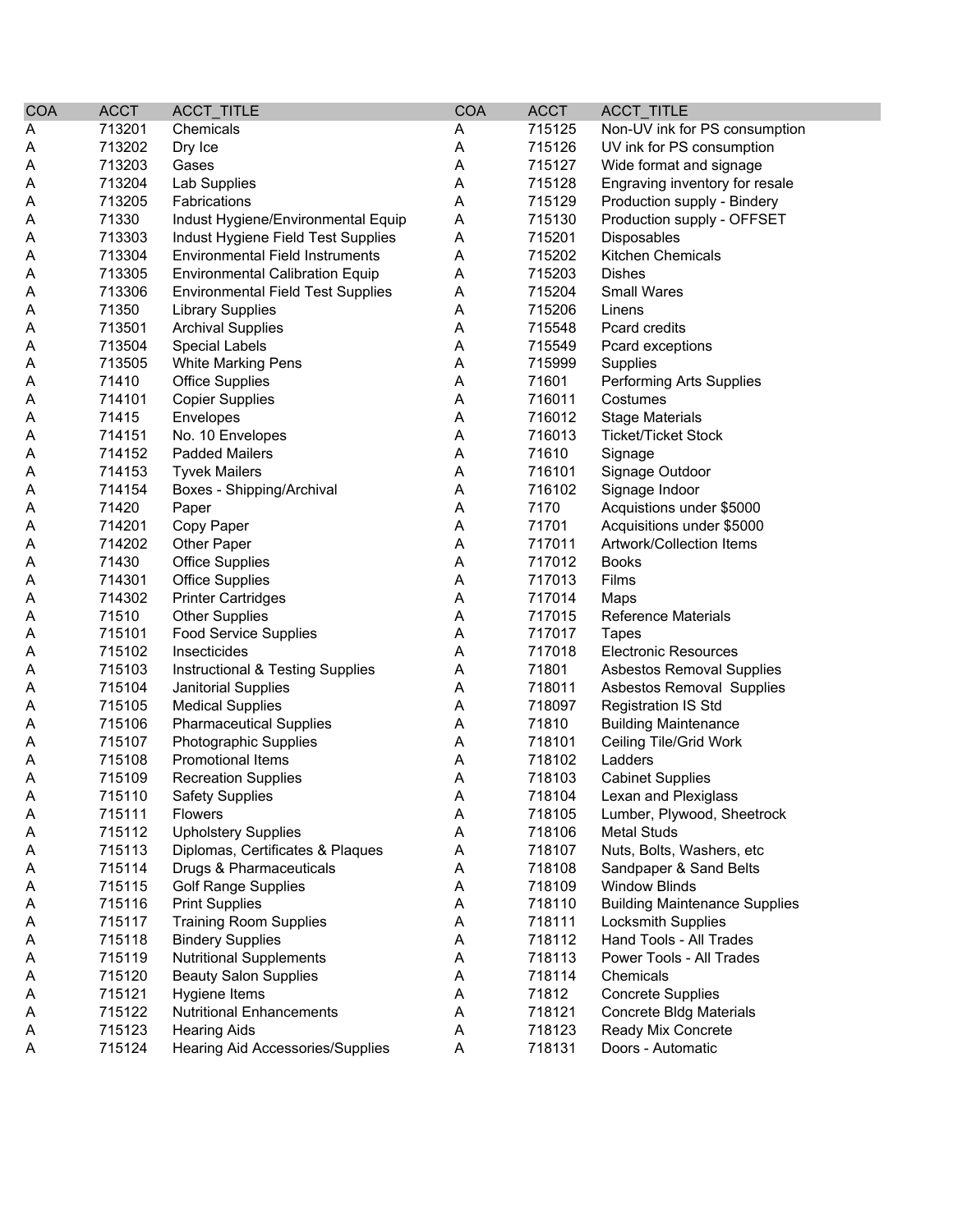| <b>COA</b> | <b>ACCT</b> | ACCT_TITLE                             | <b>COA</b> | <b>ACCT</b> | ACCT_TITLE                             |
|------------|-------------|----------------------------------------|------------|-------------|----------------------------------------|
| Α          | 718133      | Doors - Wooden                         | Α          | 718409      | Sinks and Faucets                      |
| Α          | 718134      | Doors                                  | A          | 718410      | Tape                                   |
| A          | 71814       | <b>Flooring Supplies</b>               | A          | 718411      | <b>Toilet Seats</b>                    |
| Α          | 718141      | Carpet                                 | A          | 718412      | <b>Toilets</b>                         |
| Α          | 718143      | <b>Floor Covering Adhesive</b>         | A          | 718414      | Valves                                 |
| Α          | 718144      | <b>Floor Tile</b>                      | A          | 718415      | <b>Heating &amp; Plumbing Supplies</b> |
| Α          | 718145      | <b>Stair Treads</b>                    | A          | 718416      | <b>Boiler/Water Trmt Chemicals</b>     |
| Α          | 718146      | <b>Flooring Supplies</b>               | A          | 71848       | <b>Welding Supplies</b>                |
| Α          | 718148      | Hardware                               | A          | 718481      | <b>Welding Gases</b>                   |
| A          | 71815       | Paint Products and Supplies            | A          | 718482      | <b>Welding Gloves</b>                  |
| Α          | 718151      | <b>Exterior Paints</b>                 | A          | 718483      | <b>Welding Helmet</b>                  |
| Α          | 718152      | <b>Interior Paints</b>                 | A          | 718484      | <b>Welding Rods</b>                    |
| Α          | 718153      | Lacquer Finishing                      | A          | 718486      | <b>Welding Supplies</b>                |
| Α          | 718154      | Minwax                                 | A          | 71850       | Landscape and Grounds Supplies         |
| Α          | 718155      | <b>Paint Colorants</b>                 | A          | 718501      | <b>Bedding Plants</b>                  |
| Α          | 718156      | <b>Pavement Marking</b>                | A          | 718502      | Benches, Trash Bins, Ash Urns          |
| Α          | 718157      | <b>Paint Supplies</b>                  | A          | 718503      | <b>Chain Link Fence</b>                |
| Α          | 718158      | Caulking                               | A          | 718504      | Chemical & Green House Supplies        |
| Α          | 71816       | Pipe & Fitting Supplies                | Α          | 718505      | Fertilizer                             |
| Α          | 718161      | <b>Black Pipe &amp; Fittings</b>       | A          | 718506      | Fungicides                             |
| A          | 718162      | Copper Pipe & Fittings                 | Α          | 718507      | Pinestraw, Mulch, and Bark             |
| A          | 718163      | Galvanized Pipe & Fittings             | Α          | 718508      | Sod and Grass Seed                     |
| A          | 718164      | PVC Pipe & Fittings                    | A          | 718509      | Topsoil, Limestone, Sand, Gravel       |
| A          | 718165      | Pipe & Fitting Supplies                | A          | 718510      | Trees & Shrubbery                      |
| Α          | 71820       | <b>Electrical Supplies</b>             | A          | 718511      | Landscape/Grounds General              |
| Α          | 718201      | <b>Batteries</b>                       | A          | 718512      | Locking devices                        |
| Α          | 718202      | <b>Boxes</b>                           | A          | 718513      | <b>Grounds Shop Supplies</b>           |
| Α          | 718203      | Conduit                                | A          | 718514      | <b>Repair Parts</b>                    |
| Α          | 718204      | Connectors                             | A          | 71860       | Refrigeration & AC Supplies            |
| Α          | 718205      | Couplings                              | A          | 718601      | <b>AC Water Treatment Chemicals</b>    |
| Α          | 718206      | Covers                                 | A          | 718602      | <b>Window Unit Airconditioner</b>      |
| Α          | 718207      | <b>Electrical Tap</b>                  | A          | 718603      | <b>Belts</b>                           |
| Α          | 718208      | <b>Fixtures</b>                        | A          | 718605      | Compressors                            |
| A          | 718209      | <b>Fuses and Breakers</b>              | Α          | 718607      | <b>Digital Controls</b>                |
| Α          | 718210      | Generator under \$5000                 | A          | 718608      | Duct Tape and Adhesive                 |
| Α          | 718211      | Lamps and Ballasts                     | A          | 718611      | <b>Filters</b>                         |
| A          | 718212      | Plugs                                  | A          | 718612      | Freon                                  |
| Α          | 718213      | Receptacles                            | Α          | 718613      | Gauges                                 |
| A          | 718214      | Wire and Cable                         | A          | 718614      | Insulation                             |
| A          | 718215      | <b>Electrical Supplies</b>             | Α          | 718615      | Motors                                 |
| A          | 71830       | <b>Elevator Supplies</b>               | Α          | 718616      | Pumps                                  |
| A          | 718301      | Hardware - Elevator                    | A          | 718620      | Refrigeration & AC Supplies            |
| Α          | 718302      | <b>Hydraulic Valves</b>                | Α          | 71870       | Roofing Supplies                       |
| Α          | 718303      | Lamps                                  | Α          | 718701      | Roofing Supplies                       |
| A          | 718304      | Lubricants                             | A          | 71880       | Janitorial Supplies                    |
| Α          | 718305      | <b>Elevator Supplies</b>               | Α          | 718801      | Chemicals                              |
| Α          | 71840       | <b>Heating &amp; Plumbing Supplies</b> | A          | 718802      | Floor Care Supplies                    |
| Α          | 718401      | Clamps                                 | Α          | 718803      | Gloves                                 |
| Α          | 718403      | Flanges                                | Α          | 718804      | Hand Soaps & Soap Dispensers           |
| Α          | 718404      | <b>Irrigation Supplies</b>             | Α          | 718805      | Paper Towels & Tissue Dispensers       |
| A          | 718405      | Pipe Cement                            | Α          | 718806      | <b>Trash Can Liners</b>                |
| A          | 718406      | <b>Repair Kits</b>                     | Α          | 718807      | Janitorial Equipment under \$5000      |
| A          | 718408      | <b>Shower Curtains</b>                 | A          | 718808      | Mats                                   |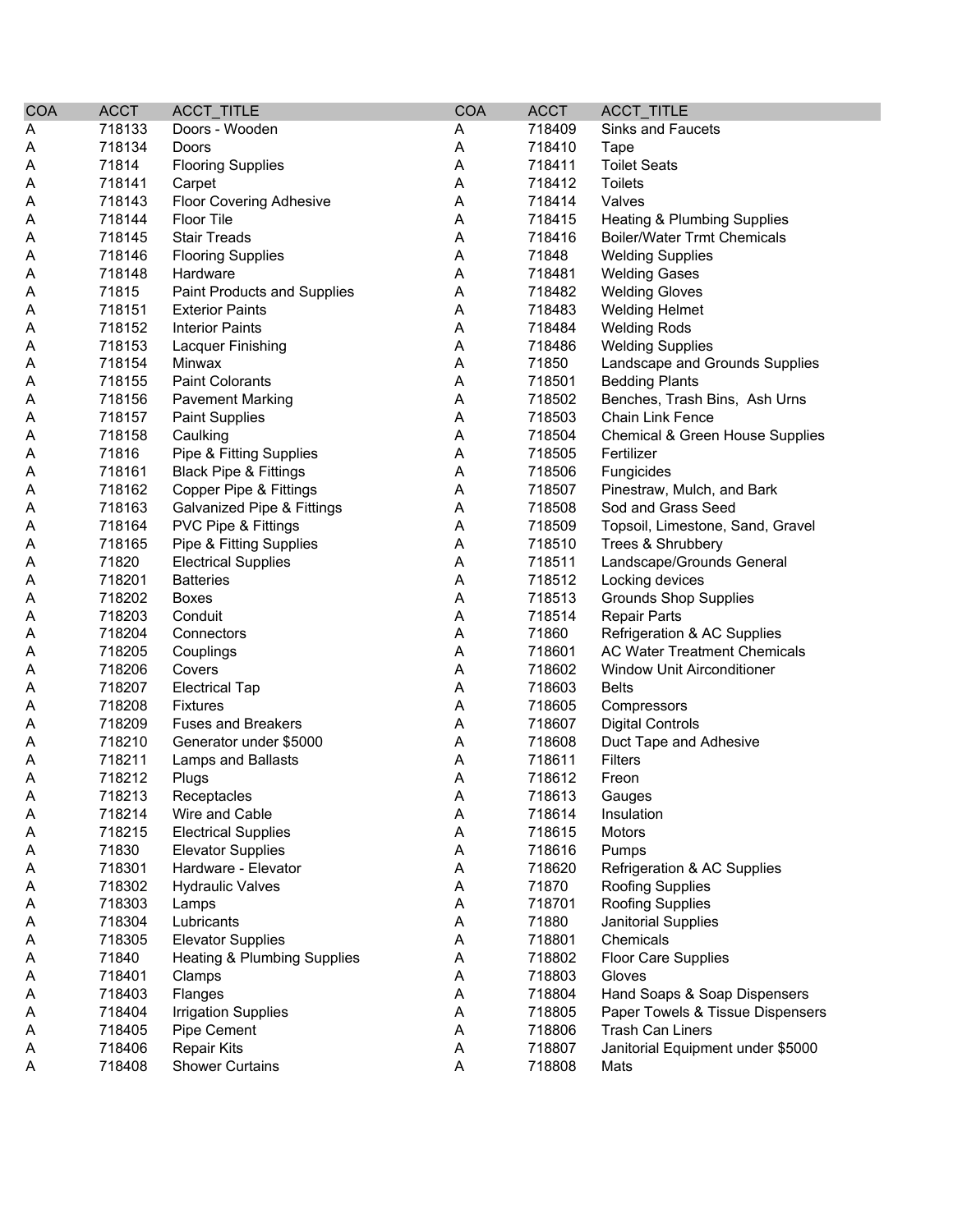| <b>COA</b> | <b>ACCT</b> | ACCT_TITLE                                       | <b>COA</b> | <b>ACCT</b> | ACCT_TITLE                          |
|------------|-------------|--------------------------------------------------|------------|-------------|-------------------------------------|
| A          | 718809      | <b>Trash Cans</b>                                | A          | 722301      | Meals Int'l Rec                     |
| A          | 718810      | <b>Janitorial Small Tools</b>                    | A          | 722302      | Lodging Int'l Rec                   |
| Α          | 718811      | <b>Other Janitorial Supplies</b>                 | Α          | 722303      | Public Carriers Int'l Rec           |
| A          | 71890       | <b>Pest Control Supplies</b>                     | Α          | 722304      | Private Vehicle Int'l Rec           |
| Α          | 718901      | Pesticides                                       | Α          | 722305      | University Vehicle Int'l Rec        |
| Α          | 718902      | <b>Herbicides</b>                                | Α          | 722306      | Rental Vehicle Int'l Rec            |
| A          | 71910       | MRO Equipment under \$5000                       | Α          | 722307      | Registration Int'l Rec              |
| A          | 719101      | Refrigeration Equipment under \$5000             | Α          | 72310       | In State Travel - Non UA Per        |
| Α          | 719103      | Asbestos Removal Equip under \$5000              | A          | 723101      | Meals IS NP                         |
| Α          | 719104      | Building Equip under \$5000                      | Α          | 723102      | Lodging IS NP                       |
| A          | 719108      | Heating&Plumbing Equip under \$5000              | Α          | 723103      | <b>Public Carriers IS NP</b>        |
| Α          | 719109      | Landscape&Grounds Equip under \$5000             | A          | 723104      | Private Vehicle IS NP               |
| Α          | 72110       | In State Travel - UA Personnel                   | Α          | 723105      | University Vehicle IS NP            |
| A          | 721101      | Partial Day Per Diem IS                          | Α          | 723106      | <b>Rental Vehicle IS NP</b>         |
| A          | 721102      | Overnight PerDiem IS                             | Α          | 723107      | <b>Registration IS NP</b>           |
| A          | 721103      | <b>Private Vehicle-IS</b>                        | A          | 72320       | Out of State Travel - Non UA Per    |
| A          | 721104      | <b>Rental Vehicle IS</b>                         | Α          | 723201      | Meals OS NP                         |
| A          | 721105      | University Vehicle IS                            | Α          | 723202      | Lodging OS NP                       |
| Α          | 721106      | <b>Public Carriers IS</b>                        | Α          | 723203      | <b>Public Carriers OS NP</b>        |
| A          | 721107      | <b>Registration IS</b>                           | Α          | 723204      | Private Vehicle OS NP               |
| A          | 72120       | Out of State Travel - UA Personnel               | Α          | 723205      | University Vehicle OS NP            |
| A          | 721201      | Meals OS                                         | Α          | 723206      | Rental Vehicle OS NP                |
| A          | 721202      | Lodging OS                                       | Α          | 723207      | <b>Registration OS NP</b>           |
| A          | 721203      | <b>Public Carriers OS</b>                        | Α          | 72330       | International Travel- Non UA Per    |
| A          | 721204      | <b>Private Vehicle OS</b>                        | Α          | 723301      | Meals - Intern'l NP                 |
| A          | 721205      | University Vehicle OS                            | Α          | 723302      | Lodging - Intern'l NP               |
| Α          | 721206      | <b>Rental Vehicle OS</b>                         | Α          | 723303      | Public Carriers - Intern'l NP       |
| A          | 721207      | <b>Registration OS</b>                           | A          | 723304      | Rental Vehicle- Intern'l NP         |
| A          | 72130       | International Travel - UA Personnel              | Α          | 723305      | Registration- Intern'l NP           |
| A          | 721301      | Meals - Intern'l                                 | A          | 723306      | Private Vehicle Int'l Non UA Person |
| A          | 721302      | Lodging - Intern'l                               | Α          | 72340       | <b>Travel-Speakers</b>              |
| A          | 721303      | <b>Public Carriers - Internl</b>                 | Α          | 72350       | Spousal Travel                      |
| A          | 721304      | Rental Vehicle-International                     | Α          | 72410       | In State - Student Travel           |
| Α          | 721305      | Registration-International                       | A          | 724101      | Meals IS Std                        |
| A          | 721306      | Private Vehicle Int'l UA Personnel               | A          | 724102      | Lodging IS Std                      |
| A          | 721307      | University Vehicle Int'l UA Personn              | A          | 724103      | <b>Public Carriers IS Std</b>       |
| A          | 72210       | In-State - Recruiting Travel                     | A          | 724104      | Private Vehicle IS Std              |
| A          | 722101      | Partial Day Per Diem IS Rec                      | Α          | 724105      | University Vehicle IS Std           |
| A          | 722102      | Overnight PerDiem IS Rec                         | A          | 724106      | Rental Vehicle IS Std               |
| A          | 722103      | Private Vehicle IS Rec                           | Α          | 72420       | Out of State - Student Travel       |
| Α          | 722104      | Rental Vehicle IS Rec                            | A          | 724201      | Meals OS Std                        |
| A          | 722105      | University Vehicle IS Rec                        | Α          | 724202      | Lodging OS Std                      |
| A          | 722106      | <b>Public Carriers IS Rec</b>                    | Α          | 724203      | Public Carriers OS Std              |
| A          | 722107      | <b>Registration IS Rec</b>                       | Α          | 724204      | Private Vehicle OS Std              |
| A          | 72220       | Out of State - Recruiting Travel                 | A          | 724205      | University Vehicle OS Std           |
| A          | 722201      | Meals OS Rec                                     | Α          | 724206      | Rental Vehicle OS Std               |
| A          | 722202      | Lodging OS Rec                                   | Α          | 724207      | <b>Registration OS Std</b>          |
|            | 722203      |                                                  |            | 72430       | International- Student Travel       |
| Α          | 722204      | Public Carriers OS Rec<br>Private Vehicle OS Rec | Α          | 724301      | Meals - Intern'l Std                |
| Α          |             |                                                  | A          |             |                                     |
| A          | 722205      | University Vehicle OS Rec                        | A          | 724302      | Lodging - Intern'l Std              |
| A          | 722206      | Rental Vehicle OS Rec                            | A          | 724303      | Public Carriers - Intern'l Std      |
| A          | 722207      | <b>Registration OS Rec</b>                       | A          | 724304      | Rental Vehicle- Intern'l Std        |
| A          | 72230       | International Travel - Recruiting                | Α          | 724306      | Private Vehicle Int'l Student       |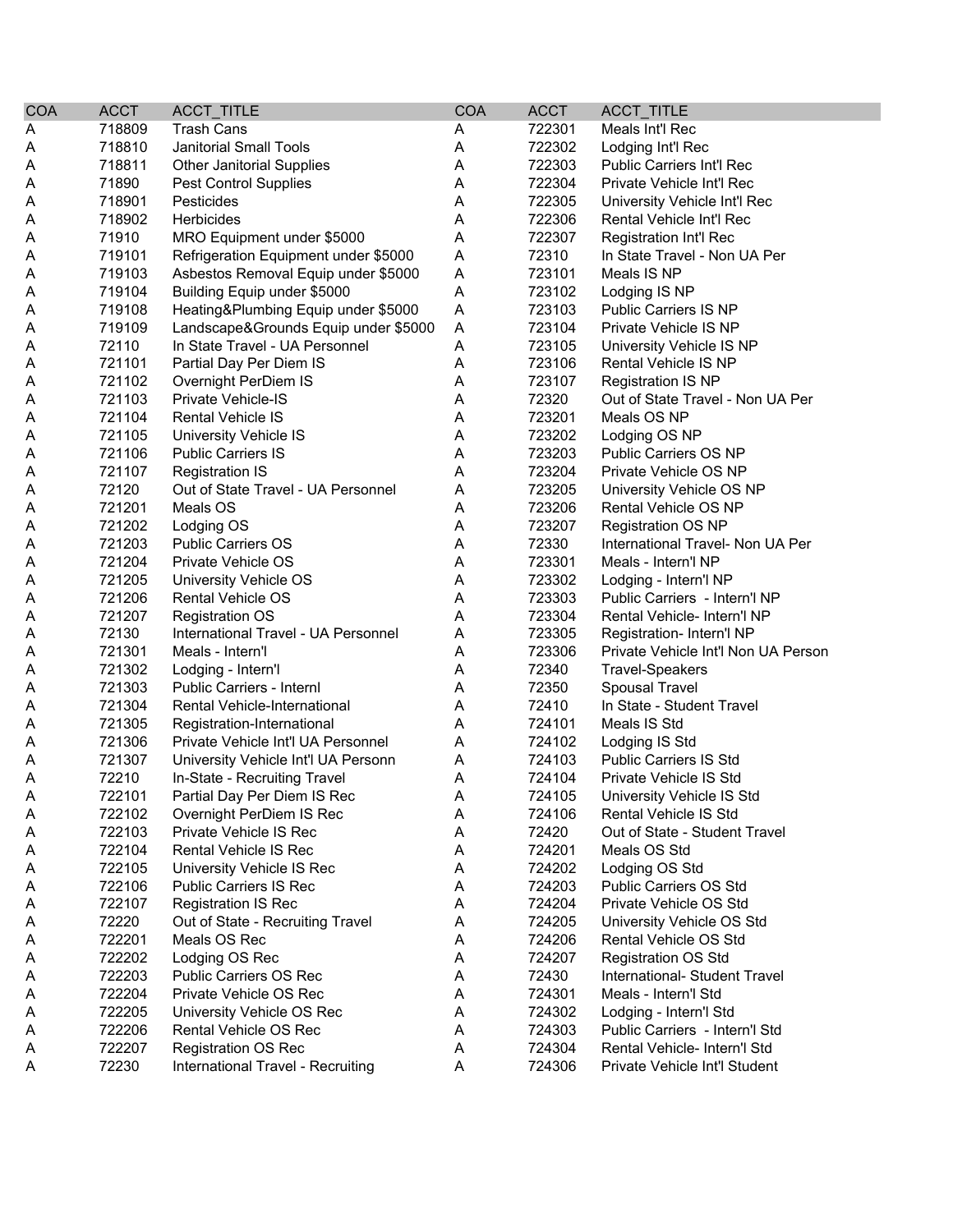| <b>COA</b> | <b>ACCT</b> | <b>ACCT TITLE</b>                        | <b>COA</b> | <b>ACCT</b> | ACCT_TITLE                                    |
|------------|-------------|------------------------------------------|------------|-------------|-----------------------------------------------|
| A          | 724307      | University Vehicle Int'l Student         | A          | 731105      | Printing                                      |
| A          | 72510       | In State - Team Travel                   | A          | 731106      | <b>Registration Fee</b>                       |
| Α          | 725101      | Meals IS Team                            | A          | 731107      | Space/Room Rental                             |
| Α          | 725102      | Lodging IS Team                          | Α          | 731108      | Transportation                                |
| Α          | 725103      | Public Carriers IS Team                  | Α          | 731109      | Lodging/Parking                               |
| Α          | 725104      | Private Vehicle IS Team                  | Α          | 731110      | Lodging/Parking/Meals                         |
| Α          | 725105      | University Vehicle IS Team               | Α          | 731111      | <b>Golf Tournament Exp</b>                    |
| Α          | 725106      | Rental Vehicle IS Team                   | Α          | 731199      | Meetings and Conferences                      |
| A          | 725107      | <b>Registration IS Team Travel</b>       | Α          | 73210       | <b>Business Entertainment</b>                 |
| A          | 725108      | <b>Entertainment IS Team</b>             | Α          | 732101      | Food/Catering Business Entertain              |
| Α          | 72520       | Out of State - Team Travel               | A          | 732102      | Space/Room Rental Business Entertai           |
| Α          | 725201      | Meals OS Team                            | Α          | 732103      | Event Decorations & Supplies                  |
| Α          | 725202      | Lodging OS Team                          | A          | 73220       | <b>Guest Entertainment</b>                    |
| Α          | 725203      | Public Carriers OS Team                  | A          | 732201      | Food/Catering Guest Entertainment             |
| Α          | 725204      | Private Vehicle OS Team                  | A          | 732202      | Space/Room Rental Guest Entertainme           |
| Α          | 725205      | University Vehicle OS Team               | Α          | 732203      | Event Decorations & Supplies                  |
| Α          | 725206      | Rental Vehicle OS Team                   | Α          | 732204      | <b>Comp Tickets</b>                           |
| A          | 725207      | Registration OS Team Travel              | Α          | 73230       | <b>Recruiting Entertainment</b>               |
| A          | 725208      | <b>Entertainment OS Team</b>             | Α          | 732301      | Food/Catering Recruiting Entertain            |
| Α          | 72530       | International- Team Travel               | Α          | 732302      | Space/Room Rental Recruiting Entert           |
| Α          | 725301      | Meals - Int Team Travel                  | Α          | 732303      | Event Decorations & Supplies                  |
| Α          | 725302      | Lodging - Int Team Travel                | Α          | 74101       | <b>Clothing and Linen Services</b>            |
| A          | 725303      | Public Carriers - Int Team Travel        | Α          | 741011      | <b>Alteration Services</b>                    |
| A          | 725304      | <b>Rental Vehicle- Int Team Travel</b>   | Α          | 741012      | <b>Laundry Services</b>                       |
| Α          | 725305      | <b>Registration Int Team Travel</b>      | Α          | 741013      | Dry Cleaning Services                         |
| Α          | 725306      | Private Vehicle Int'l Team Travel        | Α          | 741014      | <b>Linen Rental Services</b>                  |
| Α          | 72610       | In State Per Diem-6-12 Hrs (\$11.25)     | A          | 741015      | <b>Embrodiery Services</b>                    |
| Α          | 72611       | In State Per Diem-12+Hrs No Ovrnigh      | Α          | 74201       | <b>Communication &amp; Media Related Svcs</b> |
| Α          | 72612       | In State Per Diem-Overnight (\$75)       | A          | 742011      | Audio Recording                               |
| Α          | 72613       | Meals                                    | Α          | 742012      | <b>Broadcast Services</b>                     |
| Α          | 72614       | Lodging                                  | Α          | 742013      | Calligraphy                                   |
| A          | 72615       | Vehicle Mileage                          | A          | 742014      | Communication & Media Related Svcs            |
| Α          | 72616       | <b>Parking Fees</b>                      | Α          | 742015      | Duplicating Services - CD, VHS, DVD           |
| Α          | 72618       | <b>Rental Car</b>                        | Α          | 742017      | Film Processing                               |
| Α          | 72619       | Taxi/Uber                                | A          | 742018      | <b>Graphic Design Services</b>                |
| Α          | 72620       | Airfare                                  | Α          | 742019      | <b>Imaging Services</b>                       |
| A          | 72621       | <b>Baggage Fees</b>                      | A          | 742020      | Internet Service Provider                     |
| A          | 72622       | Other Public Transportation              | A          | 742021      | Video Production Services                     |
| A          | 72623       | <b>Conference Registration Fees</b>      | A          | 742022      | <b>Word Processing Services</b>               |
| A          | 72624       | <b>Booking Fees</b>                      | Α          | 742023      | <b>Mailing Services</b>                       |
| A          | 72625       | Spousal Travel                           | Α          | 742024      | <b>Media Clipping Services</b>                |
| A          | 72626       | Meals in excess of per diem              | Α          | 742025      | <b>Media Production Services</b>              |
| Α          | 72627       | Non-UA Employee Travel                   | A          | 742026      | <b>Photography Services</b>                   |
| Α          | 728101      | Travel-Dealer Auto Expense               | Α          | 742028      | Satellite Transponder Access                  |
| A          | 72910       | Travel                                   | Α          | 742029      | <b>Music Licensing Agreements</b>             |
| A          | 729101      | <b>Travel-Domestic Legacy</b>            | Α          | 74210       | Advertising                                   |
| A          | 729102      | <b>Travel-Recruiting Legacy</b>          | A          | 742101      | Advertising - Recruiting                      |
| A          | 729103      | <b>Travel-International Legacy</b>       | Α          | 742102      | Advertising - Display Ad                      |
| Α          | 73110       | <b>Business Meetings and Conferences</b> | Α          | 742103      | Advertising Outdoor Billboard                 |
| Α          | 731101      | Advertising                              | Α          | 742104      | Advertising - Television                      |
| Α          | 731102      | Audio Conferencing                       | A          | 742105      | Advertising - Radio                           |
| A          | 731103      | <b>Equipment Rental</b>                  | A          | 742106      | Advertising - Internet                        |
| A          | 731104      | Food/Catering                            | A          | 742107      | Advertising - Newspapers/Mag/Journ            |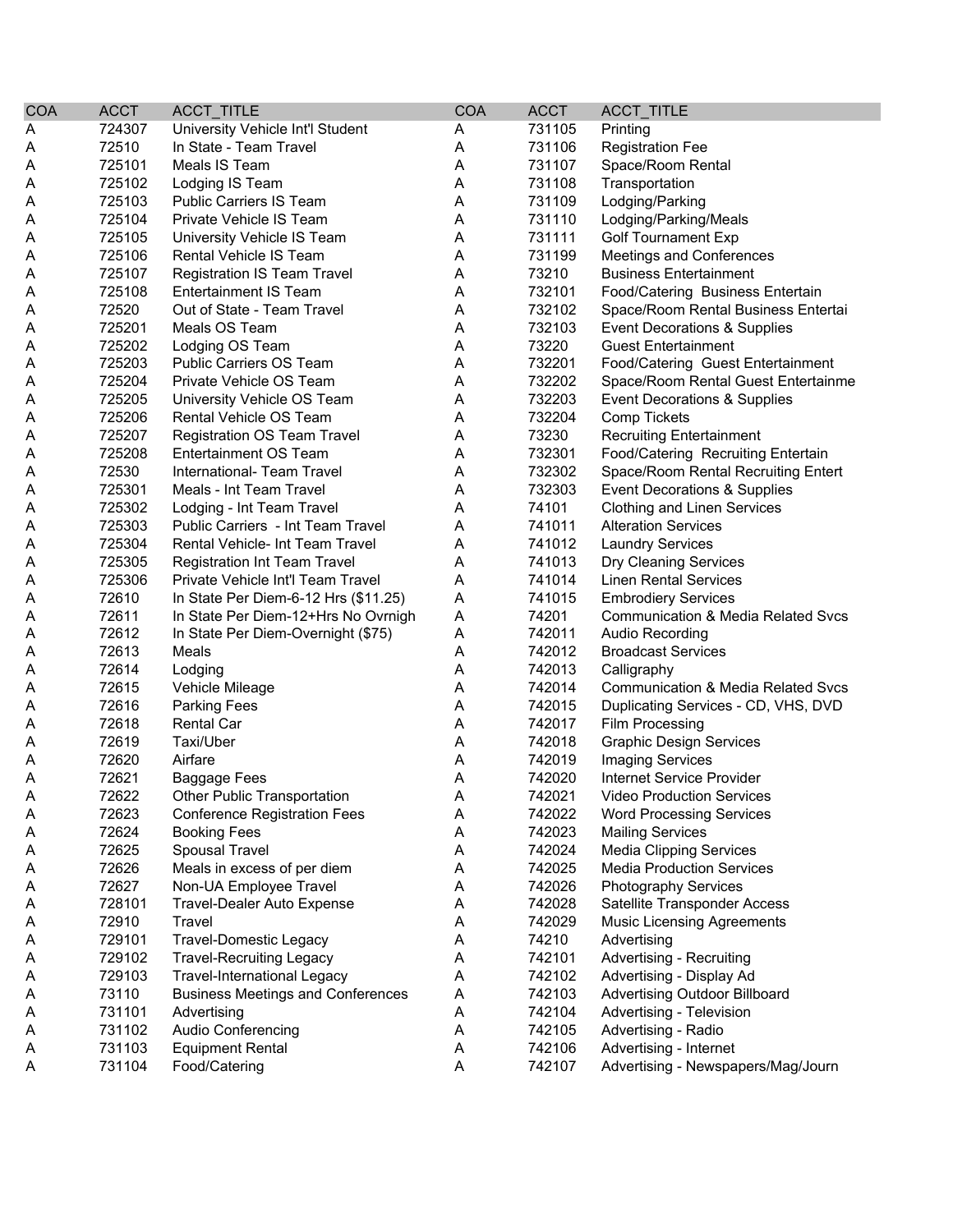| <b>COA</b> | <b>ACCT</b> | ACCT_TITLE                              | <b>COA</b> | <b>ACCT</b> | <b>ACCT TITLE</b>                             |
|------------|-------------|-----------------------------------------|------------|-------------|-----------------------------------------------|
| A          | 742108      | Advertising - Recruiting Personnel      | Α          | 748010      | <b>Aerial Services</b>                        |
| Α          | 742109      | Advertising - Printing Market Cost      | Α          | 748011      | Answering/Paging Services                     |
| A          | 74220       | Journalistic Services                   | Α          | 748012      | Architect/Engineering/Appraisal Fee           |
| A          | 742201      | Editing                                 | Α          | 748013      | Architect/Engineering Fees UA                 |
| Α          | 742202      | Proofreading                            | Α          | 748014      | Bookbinding & Repair                          |
| Α          | 742203      | Typesetting                             | Α          | 748015      | <b>Custodial Services</b>                     |
| A          | 742204      | Writing                                 | Α          | 748016      | Honoraria                                     |
| Α          | 74230       | Postage                                 | А          | 748017      | <b>Examination/Testing Services</b>           |
| Α          | 742301      | Postage - Domestic                      | А          | 748018      | <b>Entertainers/Performers</b>                |
| A          | 742302      | Postage - International                 | А          | 748019      | <b>Locksmith Services</b>                     |
| A          | 742303      | Postage - Mass Mail Domestic            | А          | 748020      | <b>Pilot Services</b>                         |
| Α          | 742304      | Postage - Mass Mail International       | Α          | 748021      | <b>Research Subjects</b>                      |
| Α          | 74240       | Freight                                 | Α          | 748022      | <b>Recycling Services</b>                     |
| Α          | 742401      | Freight                                 | Α          | 748023      | <b>Shredding Services</b>                     |
| Α          | 742402      | Ground Freight- Domestic                | Α          | 748024      | Security/Fire/Safety Services                 |
| Α          | 742403      | Motor Freight - Domestic                | Α          | 748025      | Software Support/Maintenance                  |
| A          | 742404      | Air - International                     | Α          | 748026      | Speakers/Trainers/Instructors                 |
| Α          | 742405      | Ground - International                  | Α          | 748027      | <b>Temporary Personnel Services</b>           |
| A          | 742406      | Motor Freight - International           | Α          | 748028      | Umpire/Referee/Judges/Officials               |
| Α          | 74301       | <b>Financial Services</b>               | Α          | 748029      | <b>Upholstery Services</b>                    |
| Α          | 743011      | <b>Financial Services</b>               | Α          | 748030      | Web Page Maint/Hosting/Dev                    |
| Α          | 743012      | Visa/Mastercard Fees                    | Α          | 748031      | <b>Other Services</b>                         |
| Α          | 743013      | <b>Discover Fees</b>                    | Α          | 748032      | <b>Foster Care/Child Services</b>             |
| A          | 743015      | <b>Credit Card Fees</b>                 | Α          | 748033      | <b>Towing Services</b>                        |
| Α          | 74401       | <b>Legal Services</b>                   | Α          | 748034      | <b>Air Duct Cleaning Services</b>             |
| A          | 744011      | Legal Expense                           | А          | 748035      | Software Consulting                           |
| Α          | 744012      | <b>Legal Settlements</b>                | Α          | 748036      | <b>Feasibility Studies/Assessments</b>        |
| Α          | 744013      | <b>Court Reporting/Depositions</b>      | А          | 748037      | Engraving & Framing                           |
| Α          | 744014      | <b>Retainer Fees</b>                    | Α          | 748038      | <b>Animal Care Services</b>                   |
| Α          | 744015      | <b>Expert Witness Fees</b>              | Α          | 748039      | IntraLibrary Loan                             |
| Α          | 744016      | <b>Filing Fees</b>                      | Α          | 748040      | <b>Bibliographic Utilities</b>                |
| A          | 74501       | <b>Medical Services</b>                 | Α          | 748041      | Desk Reference                                |
| A          | 745011      | Lab, Testing & Analysis Fees            | Α          | 748042      | Shelf Ready Code                              |
| A          | 745012      | <b>Medical Provider Fees</b>            | Α          | 748043      | <b>Employment Screening &amp; Advertising</b> |
| Α          | 745013      | <b>Hospital Fees</b>                    | Α          | 748044      | Modular/System Configuration                  |
| A          | 745014      | Insurance                               | Α          | 748045      | <b>Interpreter Services</b>                   |
| A          | 745015      | Non Medical Provider Therapy            | Α          | 748046      | <b>Accreditation Fees</b>                     |
| Α          | 745016      | Massage Therapy Expense                 | A          | 748047      | <b>Accounting/Audit Services</b>              |
| A          | 74601       | <b>Printing Services</b>                | Α          | 748048      | <b>Management Services</b>                    |
| A          | 746011      | Quick Copy                              | Α          | 748049      | <b>Microfilming Fees</b>                      |
| Α          | 746012      | 4-color printing                        | Α          | 748050      | <b>Background Screening</b>                   |
| Α          | 746013      | <b>Academic Publishing</b>              | Α          | 748052      | Shelf Ready Code                              |
| Α          | 746014      | <b>General Printing</b>                 | Α          | 748053      | Foster Care Referral Fee                      |
| Α          | 746015      | <b>Wide-Format Printing</b>             | A          | 748054      | Search Firm Fees                              |
| Α          | 746016      | Pre-Press Expense                       | A          | 75110       | <b>Building and Space Rental</b>              |
| Α          | 746017      | Copier Program                          | Α          | 751101      | Booth/Space                                   |
| A          | 746018      | Copier charges digital production       | Α          | 751102      | Office Space                                  |
| Α          | 746019      | Consumables for digital env prod        | Α          | 751103      | Warehouse/Storage                             |
| Α          | 747011      | C&G Subcontracts Under \$25,000         | A          | 751104      | Apartment/House                               |
| Α          | 747012      | C&G Subcontracts Over \$25,000          | Α          | 751105      | Parking Lot Rental                            |
| Α          | 747013      | <b>C&amp;G Subcontracts</b>             | Α          | 7512        | Equipment & Materials Rentals                 |
| Α          | 747014      | C&G Subs Under \$25,000 No IDC          | Α          | 75120       | Equipment & Materials Rentals                 |
| A          | 74801       | <b>Other Services/Professional Fees</b> | Α          | 751201      | <b>Equipment &amp; Material Rentals</b>       |
|            |             |                                         |            |             |                                               |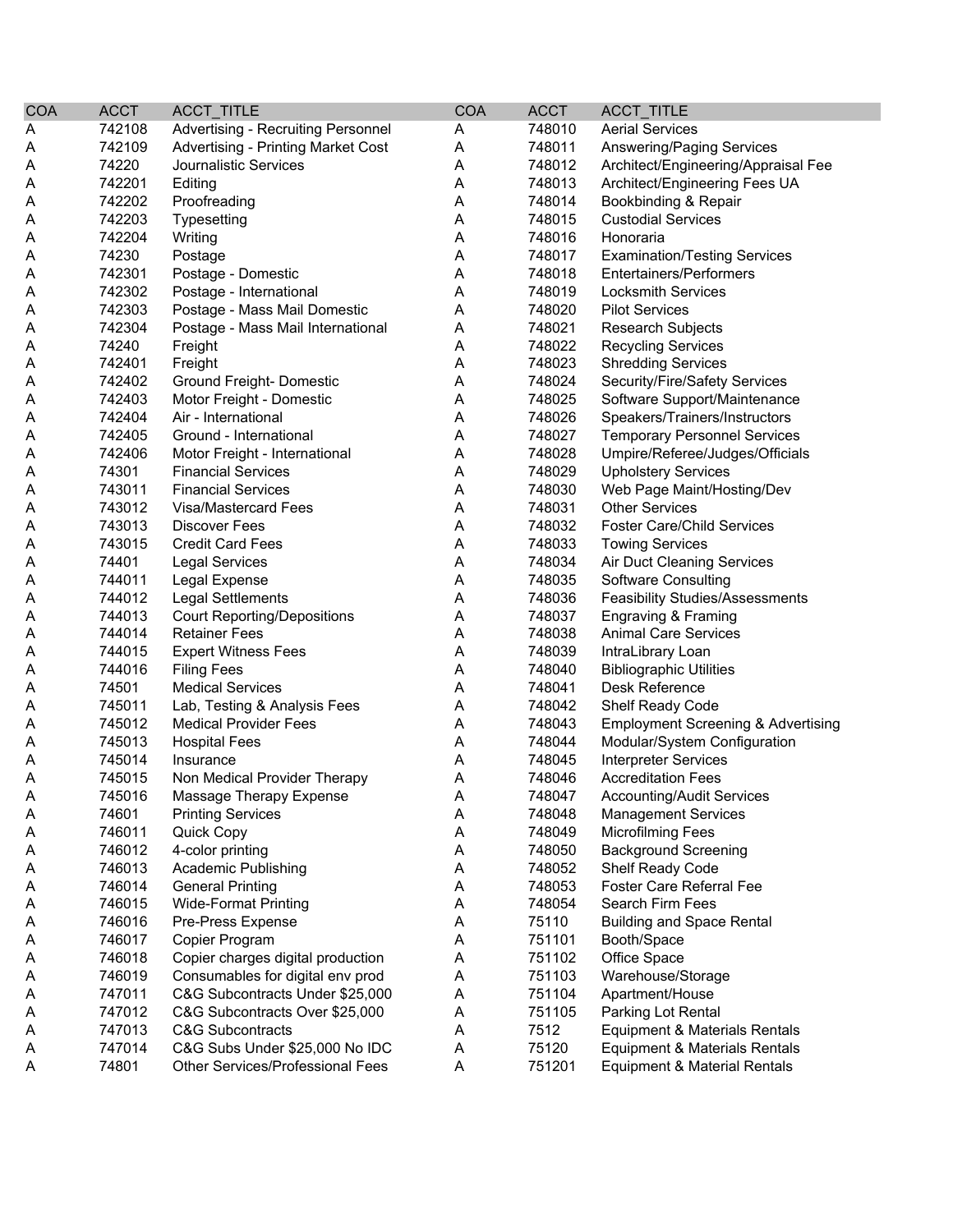| <b>COA</b> | <b>ACCT</b> | ACCT_TITLE                           | <b>COA</b> | <b>ACCT</b> | <b>ACCT TITLE</b>                          |
|------------|-------------|--------------------------------------|------------|-------------|--------------------------------------------|
| A          | 751202      | <b>Copier Rental</b>                 | A          | 752404      | <b>Pest Control Services</b>               |
| Α          | 751203      | <b>Furniture Rental</b>              | Α          | 75250       | <b>Equipment Repair</b>                    |
| Α          | 751204      | Janitorial Equipment Rental          | Α          | 752501      | Appliances Repair                          |
| Α          | 751205      | <b>Crane Rental</b>                  | Α          | 752502      | Audio Visual Repair                        |
| Α          | 751206      | <b>MRO Equipment Rental</b>          | Α          | 752503      | <b>Business Machine Services Repair</b>    |
| Α          | 75130       | <b>Transportation Rental</b>         | Α          | 752504      | <b>Computers and Peripherals Repair</b>    |
| Α          | 751301      | Air Charter - Public Carrier         | Α          | 752506      | Food Service Repair                        |
| Α          | 751302      | Air Charter - UA Plane               | Α          | 752507      | <b>Furniture Repair</b>                    |
| Α          | 751303      | <b>Golf Carts - Rental</b>           | Α          | 752508      | Laboratory Repair                          |
| Α          | 751304      | <b>Bus - Rental</b>                  | Α          | 752509      | <b>Laundry Repair</b>                      |
| A          | 751305      | <b>Rideshare Rentals</b>             | Α          | 752510      | <b>Mechanical Repair</b>                   |
| A          | 751311      | Vehicle - Rental UA Fleet            | A          | 752511      | <b>Medical Repair</b>                      |
| Α          | 751312      | Vehicle - Rental Off Campus          | Α          | 752512      | Musical Instmts-Repair/Tune Repair         |
| A          | 751313      | Vehicle - Lease UA Fleet             | Α          | 752513      | <b>Action Card Equipment Maintenance</b>   |
| Α          | 751314      | Vehicle - Lease Off Campus           | Α          | 752514      | Food Service Repair-Hood Cleaning          |
| Α          | 751399      | Athletic Dealer Cars Busn Use        | A          | 752599      | <b>Equipment Repair</b>                    |
| Α          | 751901      | Rentals - Legacy                     | Α          | 75260       | Other Equip Repair                         |
| Α          | 75210       | <b>Building Repairs/Maintenance</b>  | Α          | 752601      | <b>Copiers Repair</b>                      |
| A          | 752101      | <b>Building Repairs/Maintenance</b>  | Α          | 752602      | Fax Machines Repair                        |
| A          | 752102      | <b>Building Maintenance Shop</b>     | A          | 752603      | <b>General Equipment Repair</b>            |
| A          | 752103      | <b>Carpentry Maint/Repair</b>        | A          | 752604      | <b>Shredders Repair</b>                    |
| Α          | 752104      | Doors: Automatic & Manual Maint/Rpr  | Α          | 752605      | <b>Computer Repair</b>                     |
| Α          | 752105      | <b>Electrical Maint/Repair</b>       | A          | 752606      | Imaging Repair                             |
| A          | 752106      | Elevator Maint/Repair                | A          | 752607      | Photographic Repair                        |
| A          | 752107      | <b>Facility Condition Assessment</b> | Α          | 752608      | Police Equipment Repair                    |
| A          | 752108      | Fire Prevention Maint/Repair         | Α          | 752609      | <b>Printing Equipment Repair</b>           |
| Α          | 752109      | Floor & Ceiling Maint/Repair         | Α          | 752610      | Scientific/Research Equip Repair           |
| Α          | 752110      | Glass Maint/Repair                   | Α          | 752611      | Sports/Recreational /Exercise Rpr          |
| Α          | 752111      | Heating System Maint/Repair          | A          | 752612      | Telephone/Communications Equip Rpr         |
| Α          | 752112      | Housing Maint/Repair                 | Α          | 752613      | <b>Traffic Equipment Repair</b>            |
| Α          | 752113      | Locksmith Maint/Repair               | Α          | 752614      | Voice Recorders/Transcription Rpr          |
| Α          | 752114      | Masonry Maint/Repair                 | Α          | 752616      | Hearing Aid Repair                         |
| A          | 752115      | Mechanical Maint/Repair              | Α          | 75270       | Maintenance Agreements                     |
| A          | 752116      | Other Preventative Maint/Repair      | A          | 752701      | Maint Agreements Computer Hardware         |
| Α          | 752117      | Painting Maint/Repair                | A          | 752702      | <b>Maint Agreements Printers</b>           |
| Α          | 752118      | <b>Plumbing Maint/Repair</b>         | Α          | 752703      | Maint Agrmts Lab/Scient/Resrch Equi        |
| Α          | 752119      | Refrigeration Maint/Repair           | A          | 752704      | <b>Maint Agreement Copiers</b>             |
| A          | 752120      | Roof Maint/Repair                    | Α          | 752705      | Maint Agreement Copier Overage             |
| A          | 752121      | Safety & Security Maint/Repair       | A          | 752706      | Maint Agreements UA Bus Mach Serv          |
| A          | 752122      | Signage Maint/Repair                 | A          | 752707      | Maint Agreements Fax Machines              |
| A          | 752123      | <b>UA Facilities Workorder</b>       | Α          | 752709      | Maint Agreements Medical Equip             |
| A          | 752124      | UA Planning-Line Location            | Α          | 752710      | <b>Maint Agreement Acquisition Securit</b> |
| A          | 752125      | Pkg Deck Maint & Repairs             | Α          | 752711      | Maint Support Software                     |
| A          | 75230       | <b>Transportation Repairs</b>        | A          | 752713      | <b>Maint Agreements Security Systems</b>   |
| Α          | 752301      | Air Craft Repair                     | Α          | 76110       | Cable TV                                   |
| A          | 752302      | <b>Bicycles Repair</b>               | Α          | 761101      | Cable                                      |
| A          | 752303      | Golf Carts Repair                    | Α          | 761102      | Highspeed Internet                         |
| A          | 752304      | Vehicles Repair/Maintenance          | Α          | 76120       | Cable TV                                   |
| A          | 75240       | Landscape and Grounds Services       | A          | 761201      | Electricity                                |
| A          | 752400      | Landscape and Grounds Services       | Α          | 761202      | <b>Electricity Contra</b>                  |
| A          | 752401      | <b>Forest Management Services</b>    | Α          | 76130       | Fuel Oil                                   |
| A          | 752402      | Landcape Services                    | Α          | 761301      | Fuel Oil                                   |
| A          | 752403      | <b>Plant Care Services</b>           | Α          | 76140       | Garbage Disposal                           |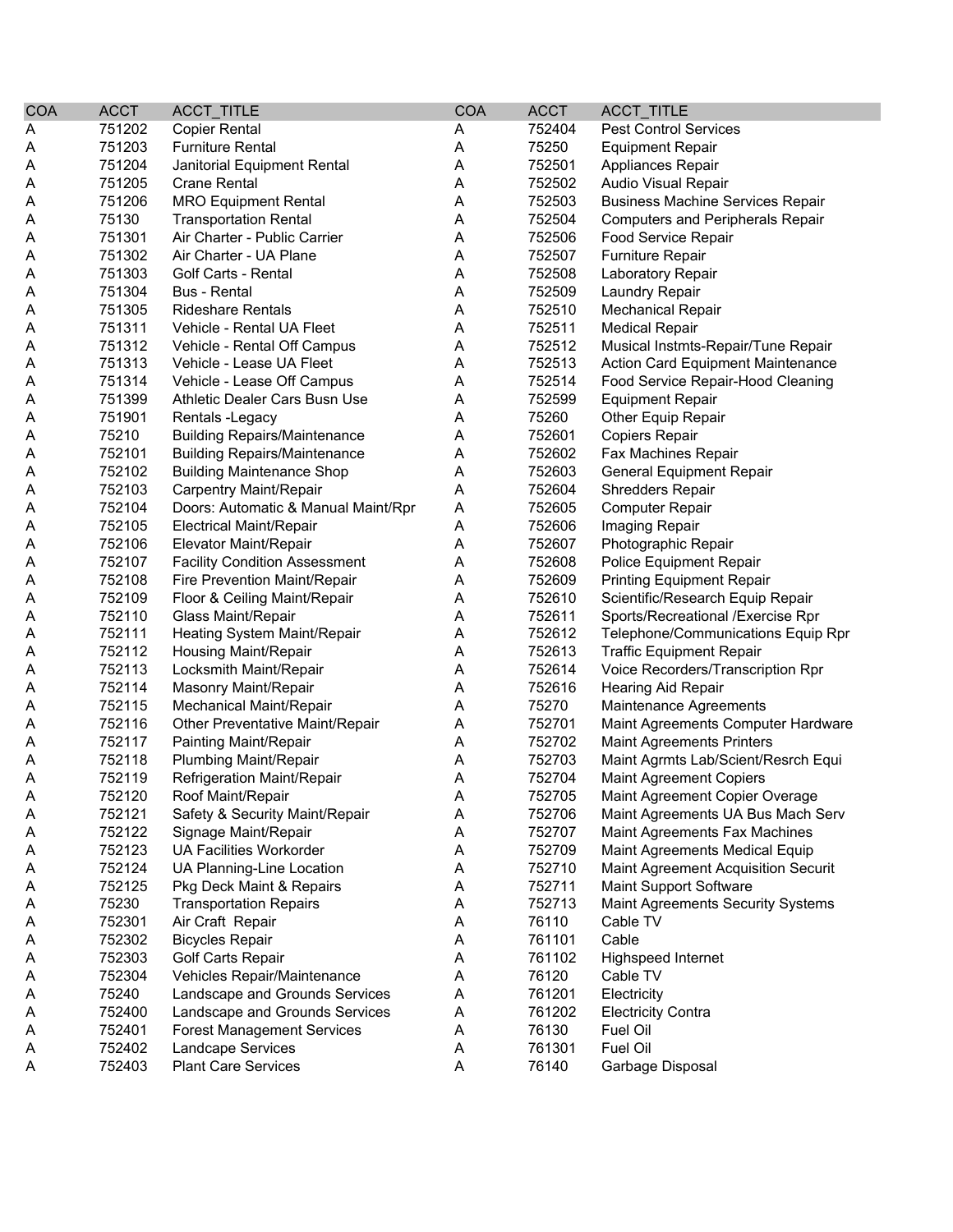| <b>COA</b> | <b>ACCT</b> | ACCT_TITLE                              | <b>COA</b> | <b>ACCT</b> | ACCT_TITLE                             |
|------------|-------------|-----------------------------------------|------------|-------------|----------------------------------------|
| Α          | 761401      | Garbage Disposal                        | Α          | 781215      | <b>SEOG Init YR Awards</b>             |
| Α          | 761402      | Garbage Disposal                        | A          | 781217      | <b>SEOG-Incentive Award</b>            |
| Α          | 76150       | Gas                                     | A          | 781220      | Pell Awards                            |
| Α          | 761501      | Gas                                     | A          | 781221      | <b>Other Aid</b>                       |
| Α          | 761502      | Gas Contra                              | Α          | 781222      | Stipends                               |
| Α          | 76160       | Hazardous Waste Removal                 | A          | 781223      | <b>Student Awards</b>                  |
| Α          | 761601      | Hazardous Waste Removal                 | A          | 781224      | <b>Other Student Assistance</b>        |
| Α          | 76170       | <b>Water and Sewage</b>                 | A          | 781225      | Katrina Tuition Grants-Undergrad       |
| Α          | 761701      | Water and Sewage                        | A          | 781226      | Katrina Tuition Grants-Graduate        |
| Α          | 761702      | Water and Sewage contra                 | A          | 781227      | Professional Scholarships              |
| A          | 76180       | Steam                                   | A          | 781228      | <b>Graduate Health Premiums</b>        |
| Α          | 761801      | Steam                                   | A          | 781229      | Textbooks                              |
| Α          | 761802      | Steam Contra                            | A          | 781230      | <b>Disaster Relief</b>                 |
| Α          | 76190       | Hot Water and Chilled Water             | A          | 781231      | Scholarship - Off Campus Housing       |
| Α          | 761901      | Hot water                               | Α          | 781232      | <b>Tuition Fee Grant-Gadsden</b>       |
| Α          | 761902      | Hot water contra                        | A          | 781233      | <b>CARES Act Grants</b>                |
| Α          | 761911      | Chilled water                           | A          | 781299      | Scholarship Allowance                  |
| Α          | 761912      | Chilled water contra                    | A          | 781301      | Moderate-School Activities             |
| Α          | 76199       | <b>Utilities Year End</b>               | Α          | 78131       | <b>Other Expenses</b>                  |
| Α          | 761999      | Utility Year-end Alloc Fd               | A          | 781311      | <b>Awards Monetary</b>                 |
| A          | 762000      | Infrastructure Cost                     | A          | 781312      | Awards Non-Monetary                    |
| A          | 76310       | Telecommunications                      | A          | 781313      | <b>Bad Debt</b>                        |
| Α          | 763101      | Telecomm Telephone Service              | A          | 781314      | Commissions                            |
| Α          | 763102      | <b>Telecomm Wireless Service</b>        | A          | 781315      | Foundation gifts to the University     |
| Α          | 76320       | Non-UA Telecommunications               | A          | 781316      | Insurance                              |
| Α          | 763201      | Cellular/Radio/Pager                    | A          | 781317      | Membership/Dues                        |
| Α          | 763202      | Installation                            | A          | 781318      | <b>Permissions Fees</b>                |
| Α          | 763203      | <b>Internet Service</b>                 | A          | 781319      | Subscriptions                          |
| Α          | 763204      | Land Line                               | A          | 781320      | Registration                           |
| Α          | 763205      | Long Distance                           | A          | 781321      | Royalties                              |
| Α          | 763206      | Monthly Equipment Rental                | A          | 781322      | Other Expense                          |
| Α          | 763207      | Teleconferencing                        | A          | 781323      | <b>Immigration Fees</b>                |
| A          | 763208      | Trunks                                  | A          | 781324      | <b>Entrance Fees/Ticket Cost</b>       |
| Α          | 763209      | <b>Local Service</b>                    | Α          | 781325      | Gifts in Kind                          |
| Α          | 763210      | Pt to Pt T1                             | A          | 781326      | Athletic Guarantee Expense             |
| Α          | 763211      | <b>Toll Free</b>                        | A          | 781327      | <b>Title/Permit/License Fees</b>       |
| A          | 763212      | Dial 1                                  | A          | 781328      | Gifts to Agency                        |
| Α          | 763213      | <b>Calling Cards</b>                    | A          | 781329      | <b>Public Support</b>                  |
| A          | 763214      | Telemarketing                           | Α          | 781330      | Loss on Ticket Sale Commitment         |
| Α          | 780228      | <b>Graduate Health Premiums</b>         | A          | 781331      | <b>Athletics Compliance Violations</b> |
| Α          | 780332      | IRB, Startup & Tech Fees                | A          | 781332      | IRB and Startup                        |
| Α          | 781011      | <b>Indirect Cost</b>                    | A          | 781333      | Comp Ticket Exp-Non Employee           |
| Α          | 781012      | <b>Cost Share General</b>               | A          | 781334      | <b>Disaster Relief</b>                 |
| Α          | 781013      | <b>Cost Share Salary</b>                | A          | 781335      | Future Services Obligation-CV          |
| Α          | 781014      | <b>Cost Share Benefits</b>              | A          | 781336      | <b>UBIT</b>                            |
| A          | 781016      | <b>Contra-Cost Share Indirect Costs</b> | A          | 781337      | Fundraiser-Buy for Rise                |
|            | 78111       |                                         | Α          | 781338      | <b>BPCC IRT Allowance</b>              |
| Α          |             | Leases                                  |            | 781339      |                                        |
| Α          | 781111      | Lease-Principal                         | Α          |             | Contra - Athletics Hosting Expense     |
| Α          | 78121       | Scholarships & Fellowships              | Α          | 781341      | <b>Rental License Tax</b>              |
| Α          | 781211      | <b>Student Assistance</b>               | A          | 781342      | Return of gifts                        |
| Α          | 781212      | <b>Tuition Fee Grant</b>                | A          | 781343      | Fundraiser-Chip-in                     |
| Α          | 781213      | Undergraduate Scholarships/Fellowsh     | A          | 781344      | Fundraiser-Golf Tournament             |
| A          | 781214      | Graduate Scholarships/Fellowships       | A          | 78140       | House-hunting trip                     |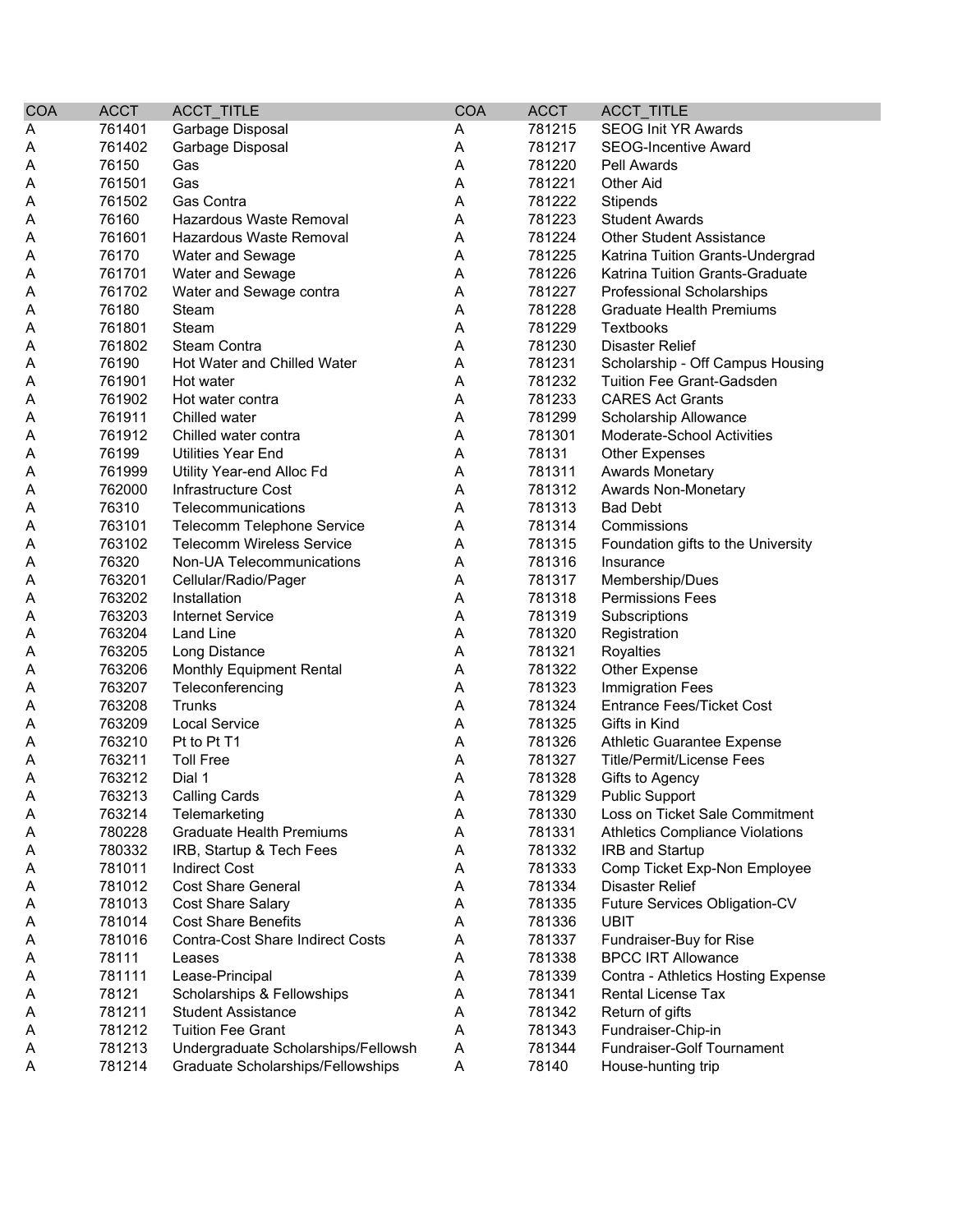| <b>COA</b> | <b>ACCT</b> | ACCT_TITLE                          | COA | <b>ACCT</b> | ACCT_TITLE                                |
|------------|-------------|-------------------------------------|-----|-------------|-------------------------------------------|
| Α          | 78141       | <b>Moving Expense</b>               | A   | 79150       | MRO Equipment over \$5000                 |
| Α          | 781411      | Moving Expense Household            | A   | 791501      | Air Conditioning Equip over \$5000        |
| A          | 781412      | Moving Expense Travel and Lodging   | A   | 791503      | Building Equip over \$5000                |
| Α          | 781413      | <b>Moving Expense Meals</b>         | Α   | 791504      | Janitorial                                |
| Α          | 781414      | Moving Expense Miscellaneous        | Α   | 791505      | Electrical Equip \$5000                   |
| A          | 781415      | Moving Expense Office/Lab           | Α   | 791506      | Elevator Equip over \$5000                |
| A          | 781416      | Moving Expense Temporary Quarters   | A   | 791507      | Energy Mgmt Equip over \$5000             |
| Α          | 781417      | Moving Expense Temporary Qtr Meals  | Α   | 791508      | Generators over \$5000                    |
| Α          | 781418      | Pre-Moving Travel and Lodging       | Α   | 791509      | Heating & Plumbing Equip over \$5000      |
| A          | 781419      | <b>Pre-Moving Meals</b>             | Α   | 791510      | Landscape/Grounds Equip over \$5000       |
| A          | 78142       | <b>Relocation-Meals</b>             | Α   | 791511      | Refrigeration Equip over \$5000           |
| A          | 781420      | Moving Expense Storage over 30 Days | A   | 791513      | Compressors over \$5000                   |
| Α          | 781421      | Moving Expense Taxable Mileage      | A   | 791514      | MRO Equipment over \$5000                 |
| A          | 78143       | Relocation-Temp Quarters/Meals      | A   | 79160       | Museum                                    |
| Α          | 78144       | Relocation-Storage in excess of 30d | A   | 791601      | Museum                                    |
| A          | 78145       | Relocation-Miscellaneous            | A   | 79170       | Acquisitions                              |
| A          | 78146       | House-hunting/Relocation Mileage    | Α   | 791701      | Capitalized Library Budget Pool           |
| A          | 78147       | <b>Moving Allowance</b>             | Α   | 791702      | <b>Library Acquisitions</b>               |
| A          | 781801      | Sponsorships                        | Α   | 791703      | <b>Approval Print</b>                     |
| A          | 781802      | Internal Event Support              | Α   | 791704      | <b>Approval Ebook</b>                     |
| A          | 79100       | Equipment Purchases over \$5000     | A   | 791705      | Firm/Form Ebook 1X                        |
| A          | 791002      | Capital Expenditure Budget Pool     | Α   | 791706      | Firm/Form Print                           |
| A          | 79110       | Equipment /Furniture over \$5000    | A   | 791707      | Firm/Form Video Recordings                |
| A          | 791100      | Equipment greater than \$5K         | Α   | 791708      | Firm/Form Scores                          |
| A          | 791101      | Computer Equipment over \$5000      | Α   | 791709      | Firm/Form Sound Recordings                |
| A          | 791104      | Software over \$100,000             | Α   | 791710      | Firm/Form Kit                             |
| A          | 791105      | Software/License over \$100,000     | Α   | 791711      | Electronic Resources-R                    |
| A          | 791106      | Printers over \$5000                | A   | 791712      | Serials Print-R                           |
| Α          | 791107      | Servers over \$5000                 | A   | 791713      | <b>Graphic Novels</b>                     |
| A          | 791108      | Network Equipment over \$5000       | A   | 791714      | Replacements                              |
| A          | 791109      | Computer Disk/Tape Strg over \$5000 | A   | 791715      | Membership/Library Acq                    |
| A          | 791112      | Software Training - Expense         | Α   | 791716      | Firm/Form Reference                       |
| Α          | 79120       | Furniture over \$5000               | Α   | 791759      | Membership Dues                           |
| A          | 791201      | Modular/Systems Furniture           | Α   | 791770      | Spec Coll-ER One Time                     |
| A          | 791202      | <b>Whiteboard System</b>            | Α   | 791771      | Spec Coll-ER Abstracts & Indexes          |
| Α          | 791203      | Conference Table                    | Α   | 791772      | Spec Coll-ER Full Text                    |
| Α          | 791205      | Furniture over \$5000               | Α   | 791775      | Spec Coll-F/F Microform                   |
| Α          | 79130       | Office Equipment over \$5000        | A   | 791776      | Spec Coll-F/F Print                       |
| A          | 791301      | Copiers over \$5000                 | A   | 791779      | Spec Coll-Serials Electronic Journa       |
| Α          | 791302      | Office Equipment over \$5000        | Α   | 791781      | Spec Coll Serials Print                   |
| A          | 79140       | Other Equipment over \$5000         | Α   | 79180       | Indust Hygiene/Environmental Equip        |
| A          | 791401      | Auto                                |     |             |                                           |
| A          | 791402      | Appliances over \$5000              |     |             | SEE NEXT PAGE FOR RECOVERY ACCOUNT CODES. |
| Α          | 791403      | Audio Visual Equip over \$5000      |     |             |                                           |
| A          | 791404      | Food Service Equip over \$5000      |     |             |                                           |
| A          | 791405      | Medical Equip over \$5000           |     |             |                                           |
| Α          | 791406      | Musical Instrutments over \$5000    |     |             |                                           |
| A          | 791407      | Photographic Equip over \$5000      |     |             |                                           |
| A          | 791408      | Scientific/Research Eqp over \$5000 |     |             |                                           |
| A          | 791409      | Other Equipment over \$5000         |     |             |                                           |
| Α          | 791410      | Fabrications over \$5000            |     |             |                                           |
| Α          | 791412      | Vehicle-Envir Health & Safety       |     |             |                                           |
|            |             |                                     |     |             |                                           |

A 791413 Vehicle-Security Resources